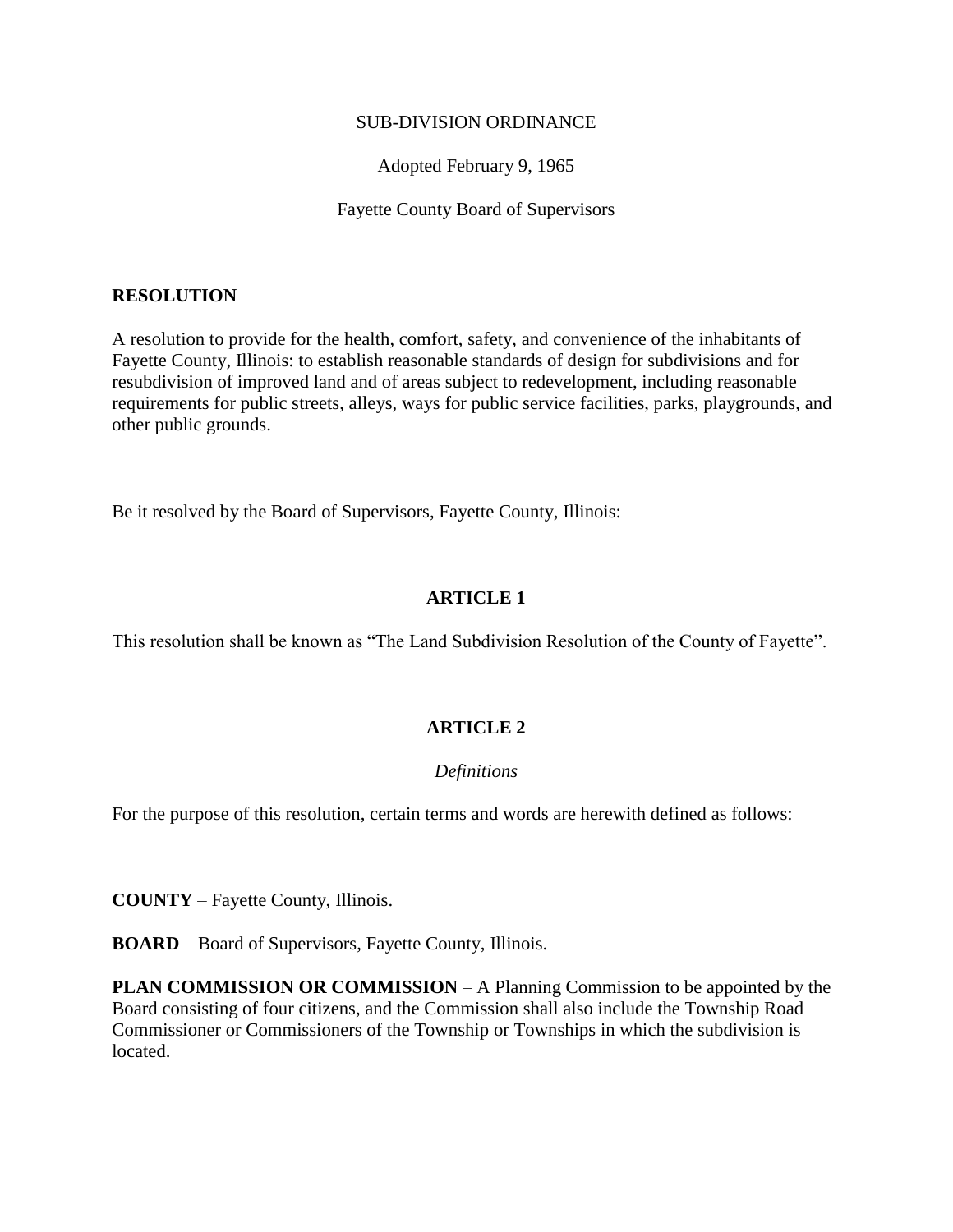**BUILDING LINE** – A line on a plat between which line and a street, alley, or private place, no building or structure may be erected.

**COUNTY ENGINEER** – The engineer or engineers ordinarily retained by the County of Fayette for the design or construction of the specific public improvements herein.

**IMPROVEMENTS** – The furnishing of all materials, equipment, work, and services, including plans and engineering services, staking as supervision, necessary to construct all the improvements required in ARTICLE 6 of this resolution or any other improvements that may be provided by the subdivider. All of such materials, equipment, and services shall be provided at the subdivider's cost and expense, although he may enter into a contract with individuals and firms to construct or complete such improvements.

**PLANS** – All of the drawings including general plans, cross sections, profiles, working details, and specifications which the subdivider prepares or has prepared to show the character, extent, and details of improvements required in ARTICLE 6 of this resolution.

**PLAT** – A map or drawing showing the lot and street arrangement or other features or details of the area being subdivided, as required in this resolution for preliminary and final approval and recording.

**SUBDIVISION** – For the purpose of these regulations, a subdivision of land is: (1) the division of land into two or more tracts, sites, or parcels of five acres or less in area; or (2) the establishment or dedication of a road, highway, street or alley through a tract of land regardless of area; provided, however, that the sale or exchange of small parcels of land to or between adjoining property owners, where such sale or exchange does not create additional lots shall not be considered as a subdivision of land.

**SUBDIVIDER** – The person or persons, firm, or corporation who are owners of or agents for the area being subdivided and who are responsible for preparing and recording the plat of the subdivision and for carrying out all appropriate requirements outlined in these regulations for the subdividing of land.

# **ARTICLE 3**

# *Jurisdiction and Procedure*

Section 1 – Plat, when required. It shall be unlawful for the owner, agent or person having control of any land in the County outside the corporate limits of any city or village to subdivide or lay out such land into lots, blocks, streets, avenues, alleys, public ways, and grounds, unless by a plat in accordance with the laws of the State of Illinois and the provisions of this resolution. Each subdivider of land shall confer with local officials before preparing the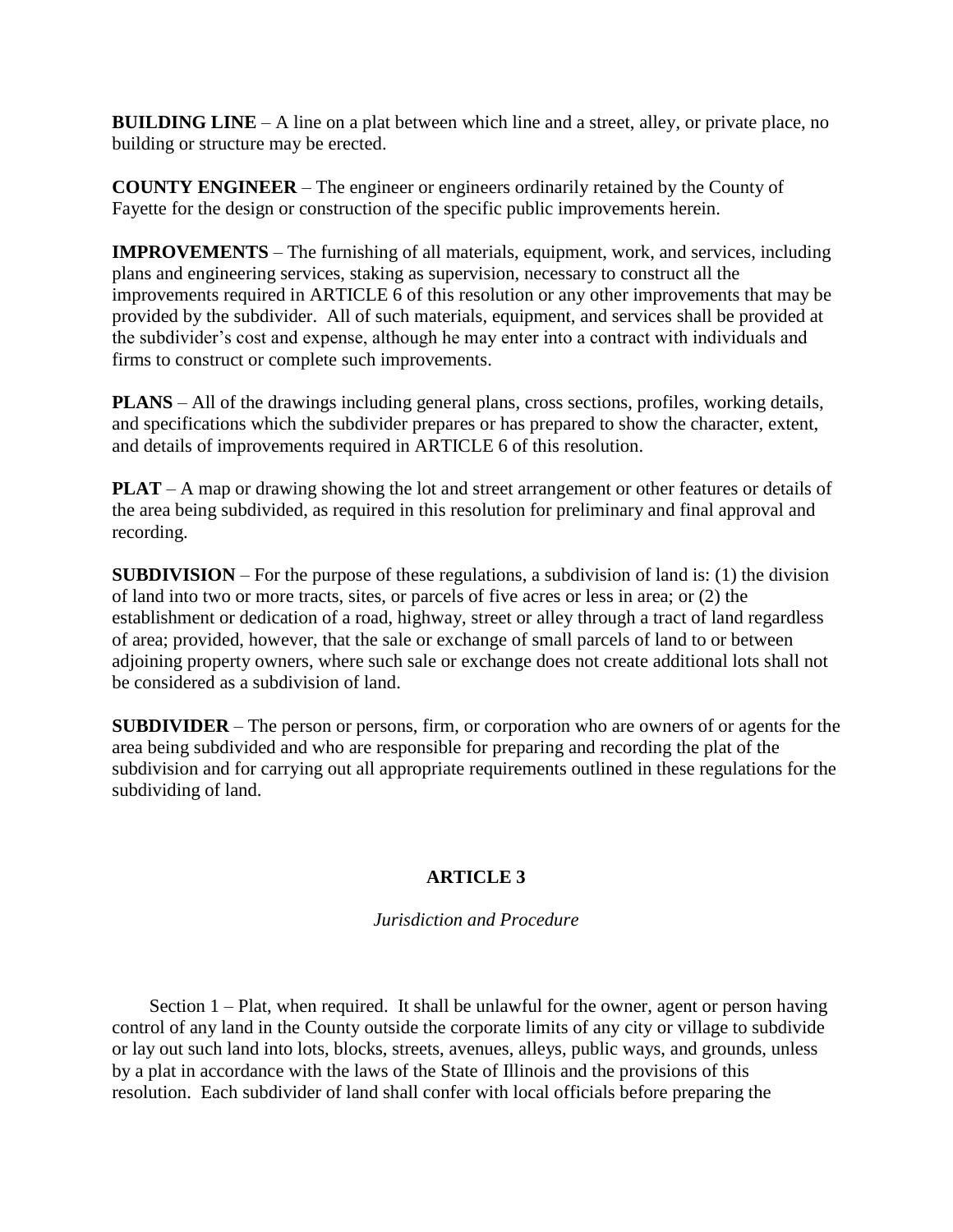preliminary plat, in order to become thoroughly familiar with all the regulations and the proposals affecting the territory in which the subdivision lies.

Section 2 – County Planning Commission. Upon adoption of this resolution, the Board shall appoint a County Planning Commission consisting of four citizens of Fayette County, none of whom shall be engaged in the business of surveying. The members of the Planning Commission, in all proceedings concerning any subdivision, shall include within their membership the Road Commissioner or Commissioners of the Township or Townships in which any subdivision is located. The said Road Commissioner shall have the right to cast a vote for the approval or disapproval of any subdivision proposals or plans presented to said Planning Commission.

Section 3 – Preliminary Plat to be approved. Any person proposing to subdivide land shall submit to the County Plan Commission for its consideration a preliminary plat, prepared in accordance with the specifications of ARTICLE 5. The design and layout of the subdivision shall conform to the requirements of ARTICLE 4 herein. Following consideration of the plat, the Commission shall report its findings and recommendations in writing to the Board of Supervisors for its consideration and approval or disapproval.

Section 4 – Requisites for final plat approval. Following approval of the preliminary plat by the Commission and the Board, the subdivider shall (a) install the required improvements, or (b) furnish a bond for such installation, all in accordance with the requirements of ARTICLE 6, herein. Upon approval of the improvements, or arrangements therefor, the final plat shall be submitted in accordance with the provisions and requirements of ARTICLE 7 herein. No plat or replat shall be filed for record, or recorded in the office of the Recorder of Deeds of Fayette County, Illinois, unless and until the approval of the Board is endorsed thereon by the County Clerk, and no lot shall sold from such plat or replat unless and until approved by the Board and filed for record in the office of the Recorder of Deeds of Fayette County, Illinois, as herein provided.

## **ARTICLE 4**

## *Subdivision Design Standards*

Section 1 – The arrangement of streets and lots shall give due regard to the topography and other physical features of the property and shall meet the following requirements and standards.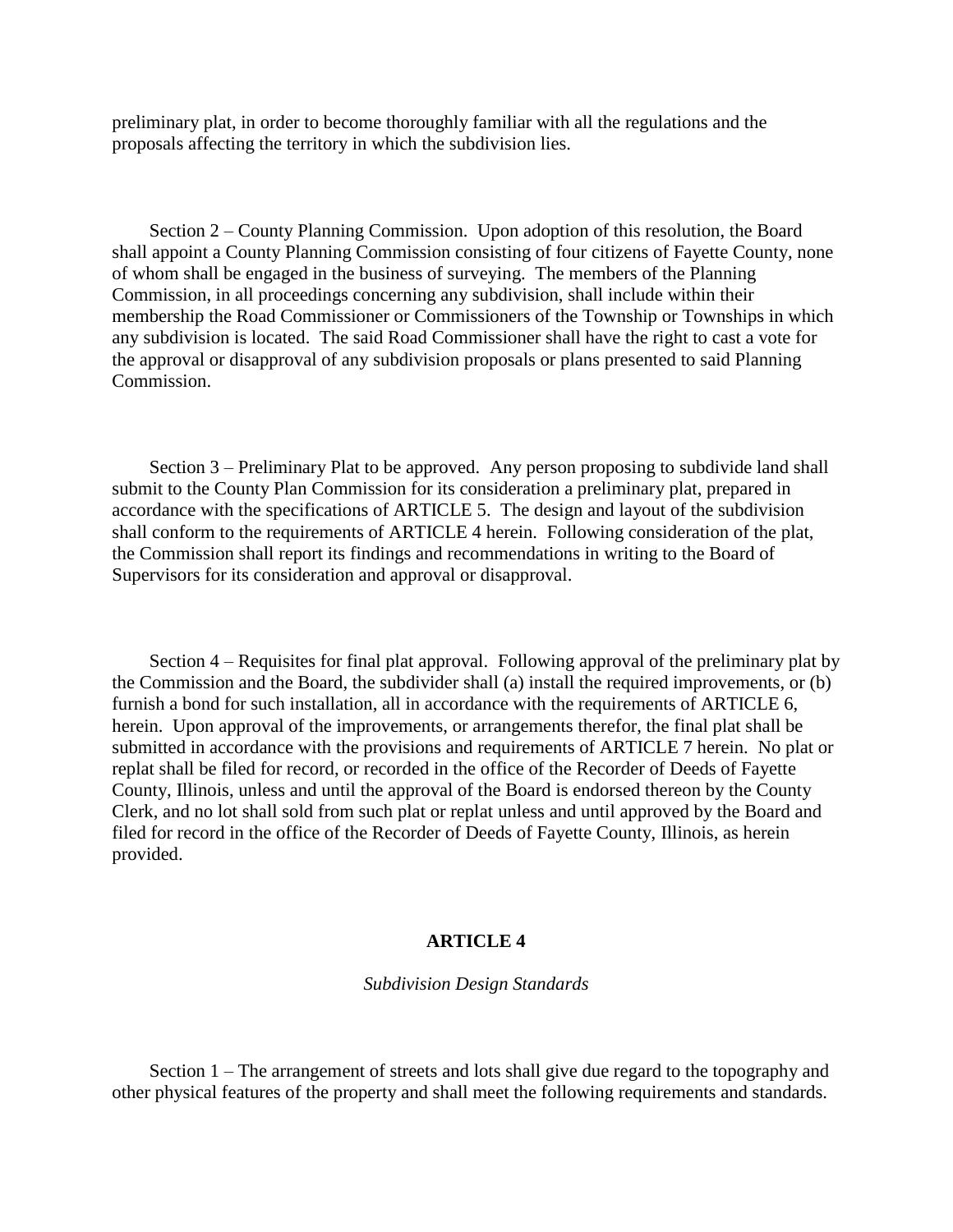**A)** Relation to adjoining street system. The arrangement of streets in new subdivisions shall make provision for the continuation of the existing streets in adjoining areas (or their proper projection where adjoining land is not subdivided) insofar as they may be deemed necessary for public requirements. The street and alley arrangements shall not be such as to cause hardship on owners of adjoining property in platting their own land and providing convenient access to it. Offset streets shall be avoided. The angle of intersection between minor streets and major streets shall not vary by more than ten degrees from a right angle. Streets obviously in alignment with existing streets shall bear the names of the existing streets. Proposed street names that are in conflict with existing street names shall not be approved.

**B)** Street and alley width

1) The width of streets shall conform to the following:

Right-of-Way

|       | Payement W/Curb $\&$ | W/O Curb |
|-------|----------------------|----------|
| Width | Gutter               | & Gutter |

| Less than 150 vehicles per 24-hr period $33'$ |     | .50° | 66 <sup>'</sup> |
|-----------------------------------------------|-----|------|-----------------|
| 150 to 400 vehicles per 24-hr period          | 44' | 66'  | $80^{\circ}$    |

Where such street is part of the county, state or federal highway system, the width shall conform also to standards of Illinois Division of Highways.

2) The minimum width for minor streets shall be 50 feet, except that in cases where the topography or special conditions make a street of less width more suitable, the Commission may waive the above requirements. When a street adjoins unsubidivided property, a half street at least 33 feet in width shall be dedicated and whenever the property being subdivided adjoins a half street, the remainder of the street shall be dedicated.

3) Alleys shall not be provided in a residential block. Alleys are required in the rear of all business lots unless other adequate provisions are made for service and deliveries and shall be at least 20 feet wide.

**C)** Easements. Easements of at least five feet in width shall be dedicated on each side of all rear lot lines and along side lot lines where necessary, for poles, wires, conduits, storm and sanitary sewers, gas, water, or other utilities. Easements of greater width may be required along or across lots where necessary for the extension of main sewers or other utilities or where both water and sewer lines are located in the same easement.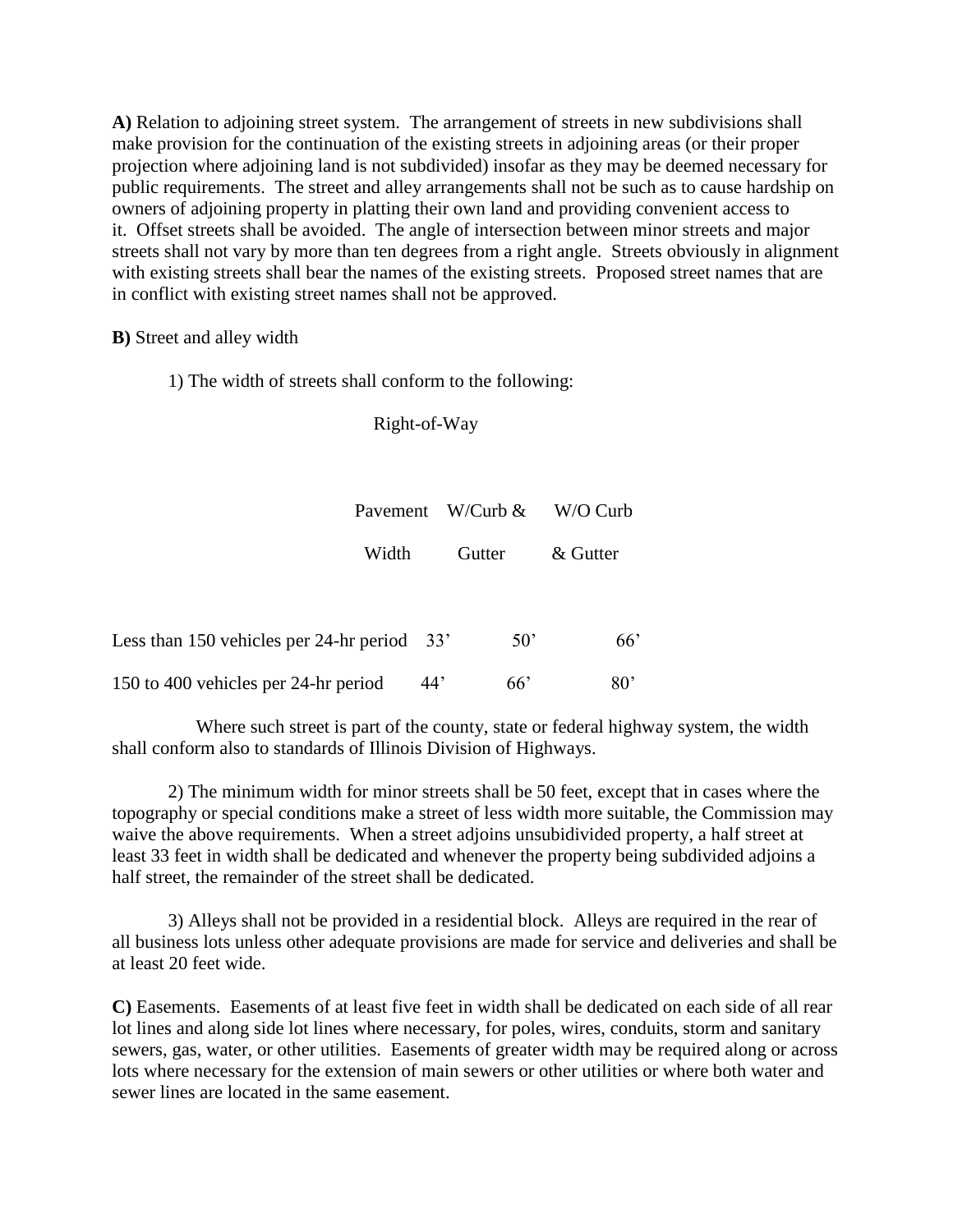## **D)** Blocks.

1) No blocks shall be longer than 1,200 feet.

2) Courts, dead-end streets, or other street space may be provided if proper access is given to all lots from a dedicated street or court. All dead-end streets shall terminate in a dedicated street space having a minimum radius of 50 feet or other satisfactory arrangement for turning of vehicles. Dead-end streets shall not exceed 750 feet in length.

## **E)** Lots.

1) The lot arrangement and design shall be such that all lots will provide satisfactory and desirable building sites, properly related to topography and to the character of surrounding development.

2) All side lines of lots shall be at right angles to straight street lines and radial to curved street lines except where a variation of this rule will provide a better street and lot layout. Lots with double frontage shall be avoided.

3) No lot shall have a depth of less than 100 feet nor a width of less than 50 feet. No lot shall have an area less than the following:

| Single Family                | 7,500 Sq. Ft.                                |  |
|------------------------------|----------------------------------------------|--|
| <b>Multiple Family</b>       | 7,500 Sq. Ft. minimum or $1,500$ sq. ft. per |  |
| family whichever is greater. |                                              |  |

4) All building lines shall be established at least 25 feet from any right-of-way line.

5) Corner lots shall have a width or depth sufficient to permit the establishment of front building lines on both the adjoining streets.

6) Lots at major street intersections and at acute angle intersections of less than 85 degrees shall have a radius of 20 feet at the street corner. On business lots a chord may be substituted for the circular arc.

**F)** Maintenance of improvements. Where a subdivision contains sewers, sewage plants, water supply systems, park areas, or other physical facilities necessary or desirable for the welfare of the area and of common use or benefit which the County does not desire to, or cannot maintain, provision shall be made by trust agreements, made a part of the deed restrictions, acceptable to the Board for the proper and continuous maintenance and supervision of such facilities by the lot owners in the subdivision.

**G)** Parks and school sites. Where an area being subdivided includes land proposed for parks or schools, the subdivider shall either dedicate such lands to the appropriate public agency as a part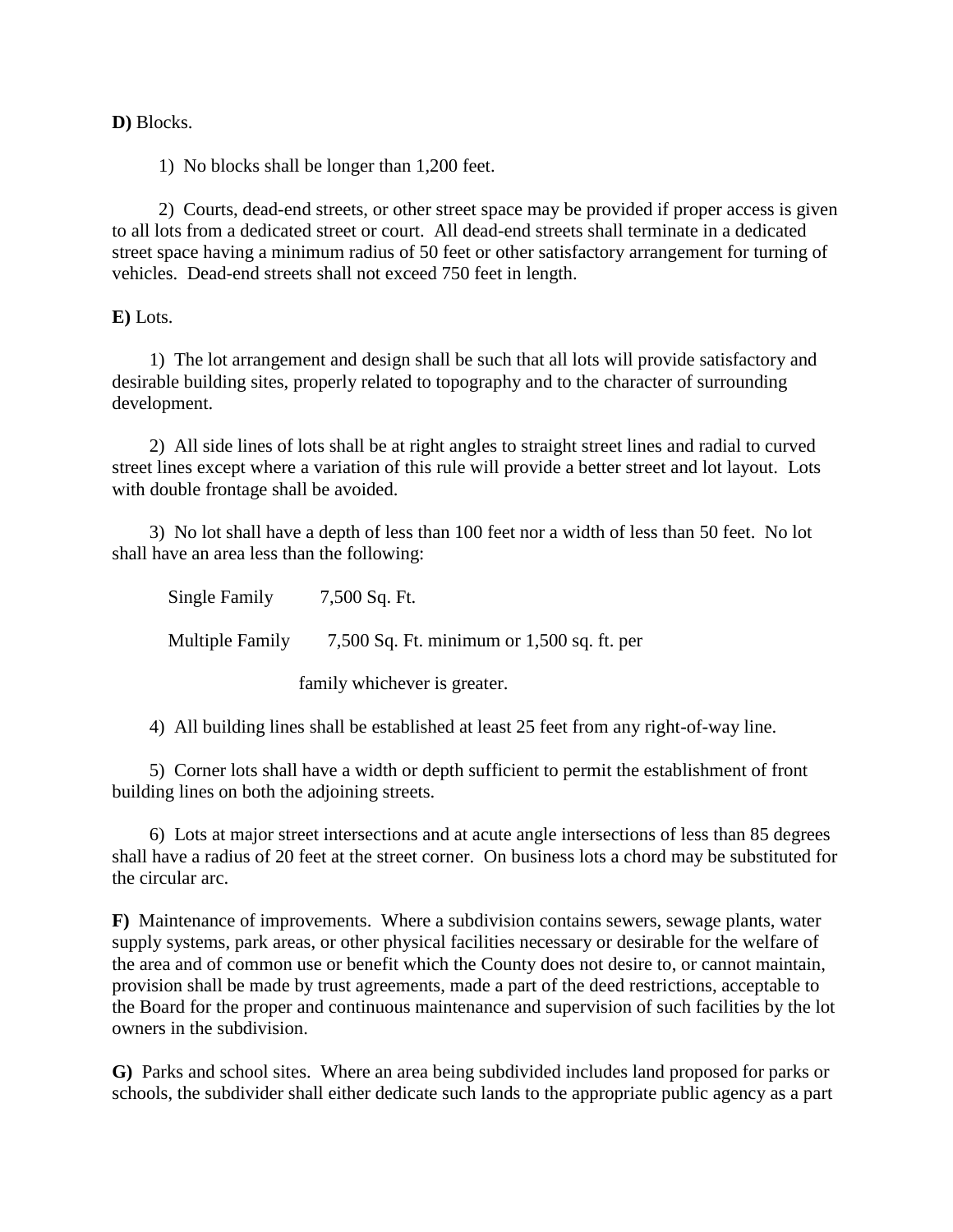of the plat, or he shall reserve such lands for a period of at least one year to permit their acquisition by purchase or by other means by said public agency. An agreement may be entered into between the sub-divider and the appropriate public agency regarding the time and method of acquisition and the cost of land.

**H)** Easement along streams. Whenever any stream or important surface drainage course is located in an area being subdivided, the subdivider shall provide an adequate easement along each side of the stream for the purpose of widening, deepening, sloping, improving, or protecting the stream and such easement shall be dedicated to the County or other appropriate public agency.

# **ARTICLE 5**

# *Preliminary Plat*

Section 1 – Where filed, exception. Four copies of the preliminary plat, drawn to a scale of not more than 100 feet to the inch, shall be submitted to the County Plan Commission. The plat shall be accompanied by a filing fee of One Hundred Dollars (\$100.00) (County Board Meeting held May 11, 1982). Plats containing three lots or less and not involving new streets may be exempted from the provisions of this article upon application to the Commission.

Section 2 – The preliminary plat shall show:

1) The location of the present property lines and section lines and streets, building, watercourses, and other existing features within the area to be subdivided and similar information regarding land immediately adjacent thereto.

2) The proposed location and width of streets, alleys, lots, building lines, and easements.

3) Existing sanitary and storm sewers, water mains, culverts, and other underground structures within the tract immediately abutting thereto; the location and size of the nearest water main and sewer outlet.

4) The title under which the proposed subdivision is to be recorded and the name of the engineer, the registered land surveyor and the subdivider platting the tract.

5) Contours referred to the U.S.G.S. and C. & G. S. datum with intervals of five feet or less.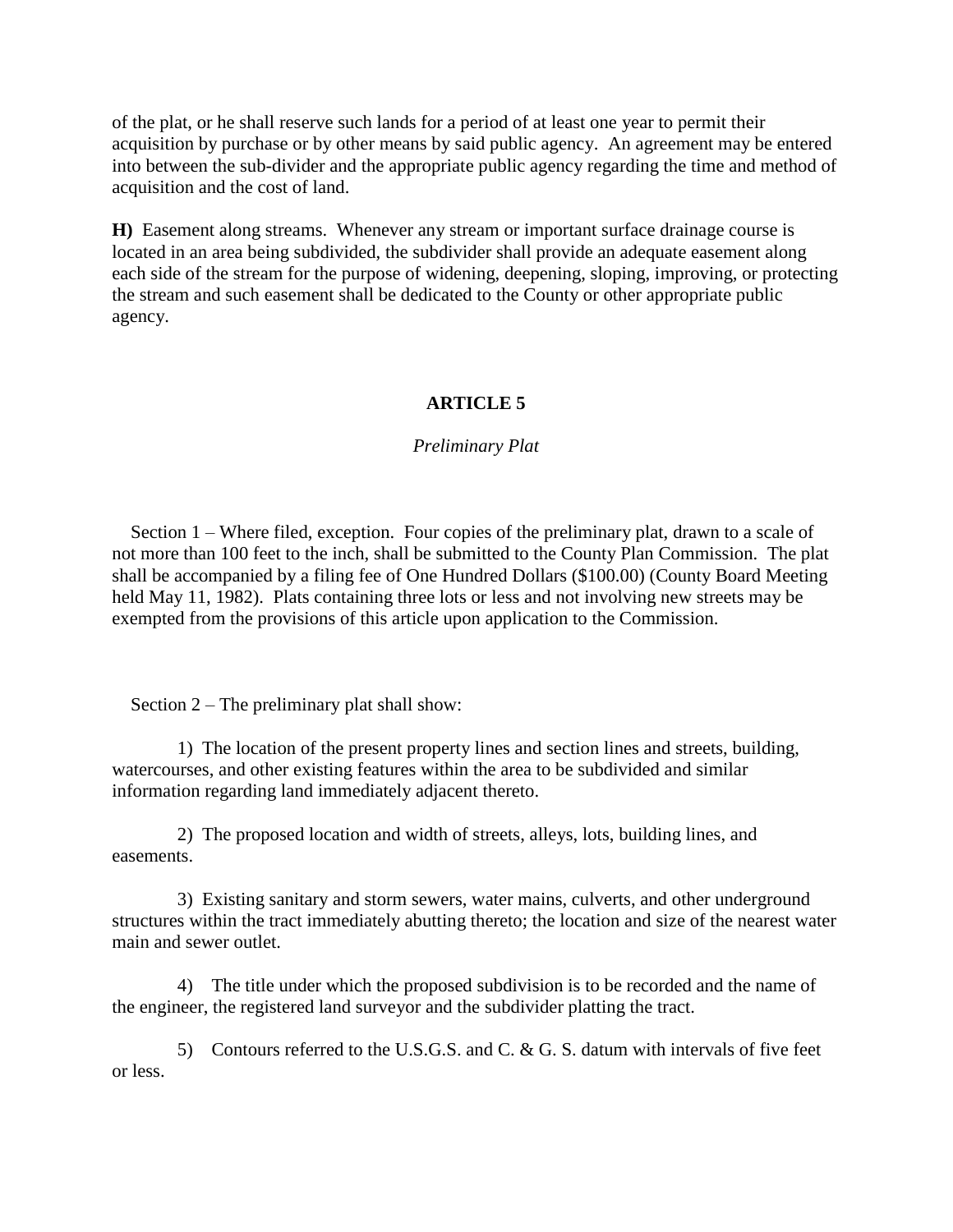6) The north arrow, scale, and date.

7) Plans or written statements describing the grades or profiles of the streets, the proposed grades and facilities for all required improvements and the subdivider's proposal to the County for accomplishing their installation in accordance with ARTICLE 6, hereof.

Section 3 – Approval of preliminary plat. The Plan Commission shall approve or disapprove the application for preliminary approval within 90 days from the date of the application, or the filing by the applicant of the last item of supporting data, whichever date is later, unless such time is extended by mutual consent. If the Plan Commission finds that the preliminary plat satisfies the requirements of this Resolution, it shall approve said plat and recommend approval by the Board.

If the Plan Commission finds otherwise, it shall specify in writing the objections found, to such plat and may either recommend disapproval or recommend approval conditioned upon specific changes in the plat.

One copy of the proposed plat together with a copy of the findings of the Commission shall be filed by the Commission with the County Clerk for submission to the Board. One copy of the proposed plat and findings shall be retained by the Commission, and one copy and findings shall be given the person offering the proposed plat together with certificate of approval or disapproval of the Commission and the Board.

### **ARTICLE 6**

#### *Minimum Improvements*

Section 1 – Authority to proceed with final plat. Receipt by the subdivider of the copy of the preliminary plat together with the approval of the Commission and the Board, shall constitute authority for the subdivider to proceed with final plans and specifications for the installation of the required improvements and preparation of the final plat. Prior to the construction of any of the required improvements, the sub-divider shall submit such final plans and specifications to the County Engineer having jurisdiction over their construction. If said official shall find such plans and specifications to be in accordance with applicable policies and standards of the County, he shall authorize construction and determine the amount of bond, if required. Following the approval of the plans and specifications, construction may be started or the bond may be filed.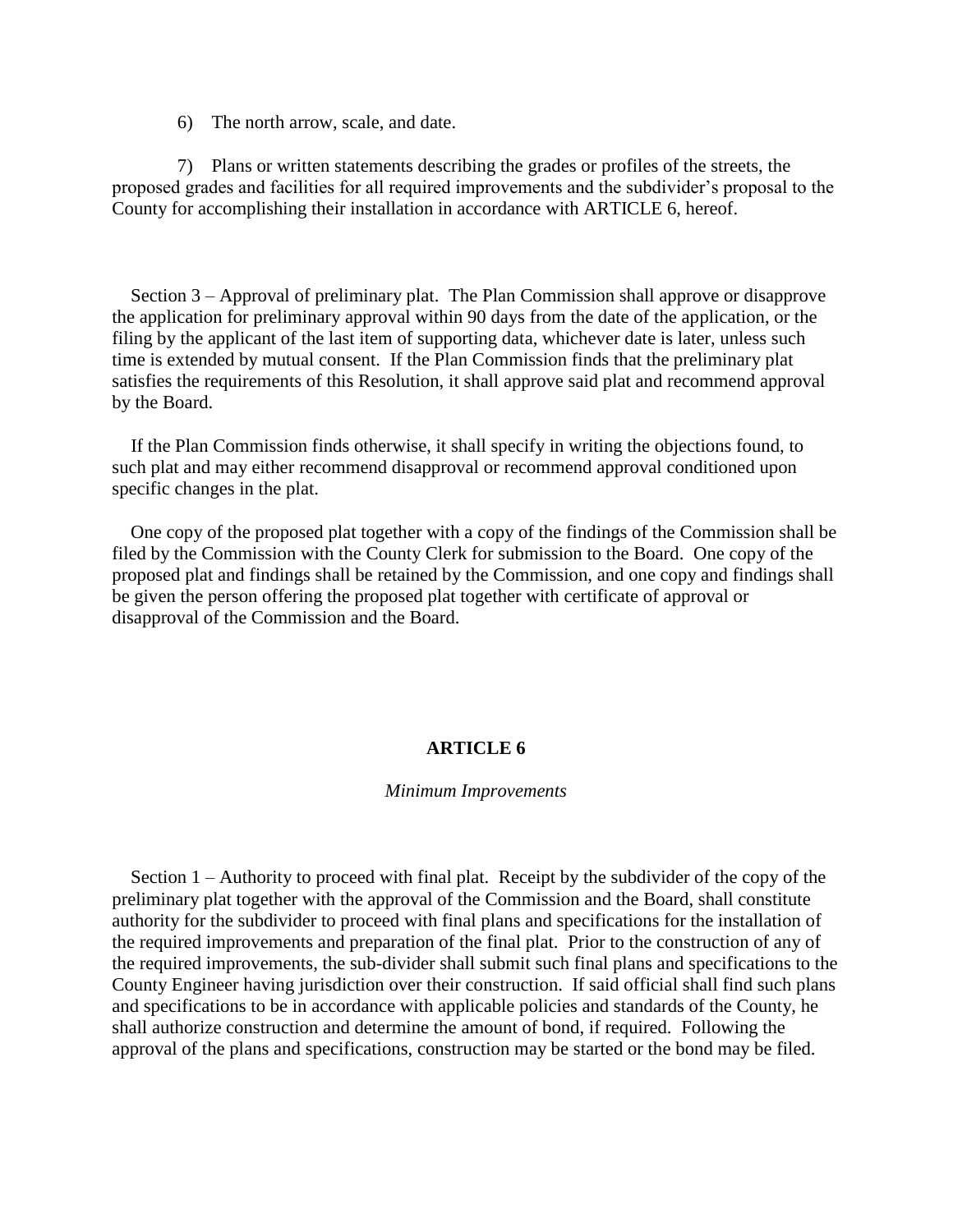Section 2 – Requirements for approval of final plat. No final plat of any subdivision shall be approved unless:

1) The improvements listed hereinafter have been installed prior to such approval, or

2) The subdivider shall have filed with the County Clerk a surety bond, cashier's or certified check, to insure the construction of the improvements listed in this article in a satisfactory manner and within the period specified by the Board, such period not to exceed two years. No surety bond shall be accepted unless it be enforceable by or payable to the County in a sum at least equal to the cost of constructing the improvements as estimated by the County Engineer and in form with surety and conditions approved by the State's Attorney.

Section 3 – Installation of part of improvements. The owner of a tract may prepare and secure approval of a preliminary plat for the entire tract and may install the required improvements only in a portion of such tract, but the improvements must be installed or provision made for their installation in any portion of the area for which a final plat is approved for recording; provided, however, that any water mains, storm sewers, truck sewers, and any sewage treatment plants shall be designed and built to serve all the area owned by the subdivider and designed and built in such a manner that they can easily be expanded or extended to serve the entire area, and provided further that the requirements of Section 1, Subsection G of ARTICLE 4 have been met.

Section 4 – Survey monuments. All subdivision boundary corners shall be marked with permanent survey monuments. All points of tangency and points of curvature of all curves shall be marked with permanent monuments. A permanent monument shall be deemed to be 4" diameter concrete with ½" rod center at least thirty inches long with a minimum dimension of four inches extending below the frost line. Should conditions prohibit the placing of monuments on the line, offset marking will be permitted; provided, however, that exact offset courses and distances are shown on the subdivision plat. Three-fourths (¾) inch iron pipes or 5/8" steel rods 3 feet long shall be set at all lot corners. If survey monuments are removed during construction, they shall be replaced before the final plat is approved.

Section 5 – Street improvements. All street and public ways shall be graded to their full width, including side slopes and to the appropriate grade and shall be surfaced to a width of 33 feet with six inches of compacted crushed stone or gravel and with approved A-3 surface or six inches of concrete may be used for the surfacing. Concrete curbs and gutters may be installed. The surfacing and curbs shall be in accordance with applicable standard specifications of the State and shall be subject to inspection and approval by the County Engineer or other official having jurisdiction.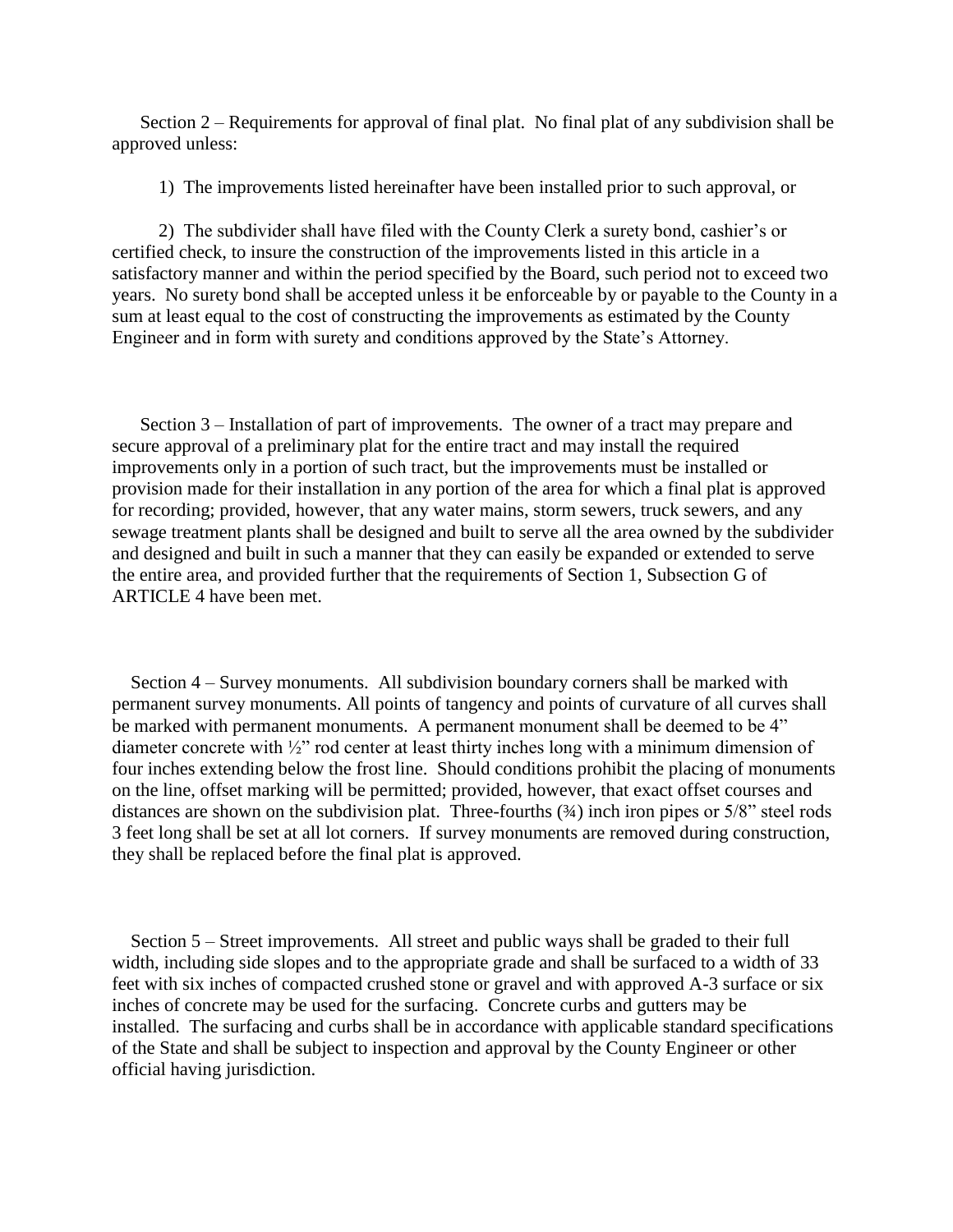Where lots are one acre or more in area, pavements of 22 feet in width and without curbs and gutters may be used, but usable shoulders with a slope of one-half inch per foot shall be provided along any 22-foot pavement.

Section 6 – Water lines. Where a subdivision is located with a connection to a public water system, said water service to terminate not less than two feet inside of the curb line or easement line. Fire hydrants shall also be installed in all subdivisions. The location of same shall be subject to approval by the nearest District or Municipal Fire Chief. The water supply system shall be constructed under the direction and control of and all construction shall be subject to the approval of the County Engineer.

Section 7 – Sanitary sewers. In subdivision in which the lots are less than 20,000 square feet and where plans for the installation of sanitary sewers in the vicinity of the subdivision have been prepared, the subdivider may be required to install sewers in conformity with such plans. In such case, until a connection can be made with a public sewer system, the use of a primary sewage treatment plant will be permitted, provided such disposal facilities are constructed in accordance with the requirements of the Illinois Department of Health.

In subdivisions where the lots are 20,000 square feet or more and have a minimum width of 100 feet, the subdivider may install individual disposal devices for each lot at the time improvements are erected thereon. All such individual sewage disposal systems shall be constructed in accordance with regulations and requirements of the Illinois Department of Health and under the direction and control of the appropriate county authorities.

Section 8 – Drainage. The plat shall be laid out so as to provide proper drainage of the area being subdivided. Drainage improvements shall maintain any natural watercourse and shall prevent the collection of water in any low areas. The means for disposing of the storm water shall be subject to the approval and supervision of the County Engineer.

## **ARTICLE 7**

*Final Plat*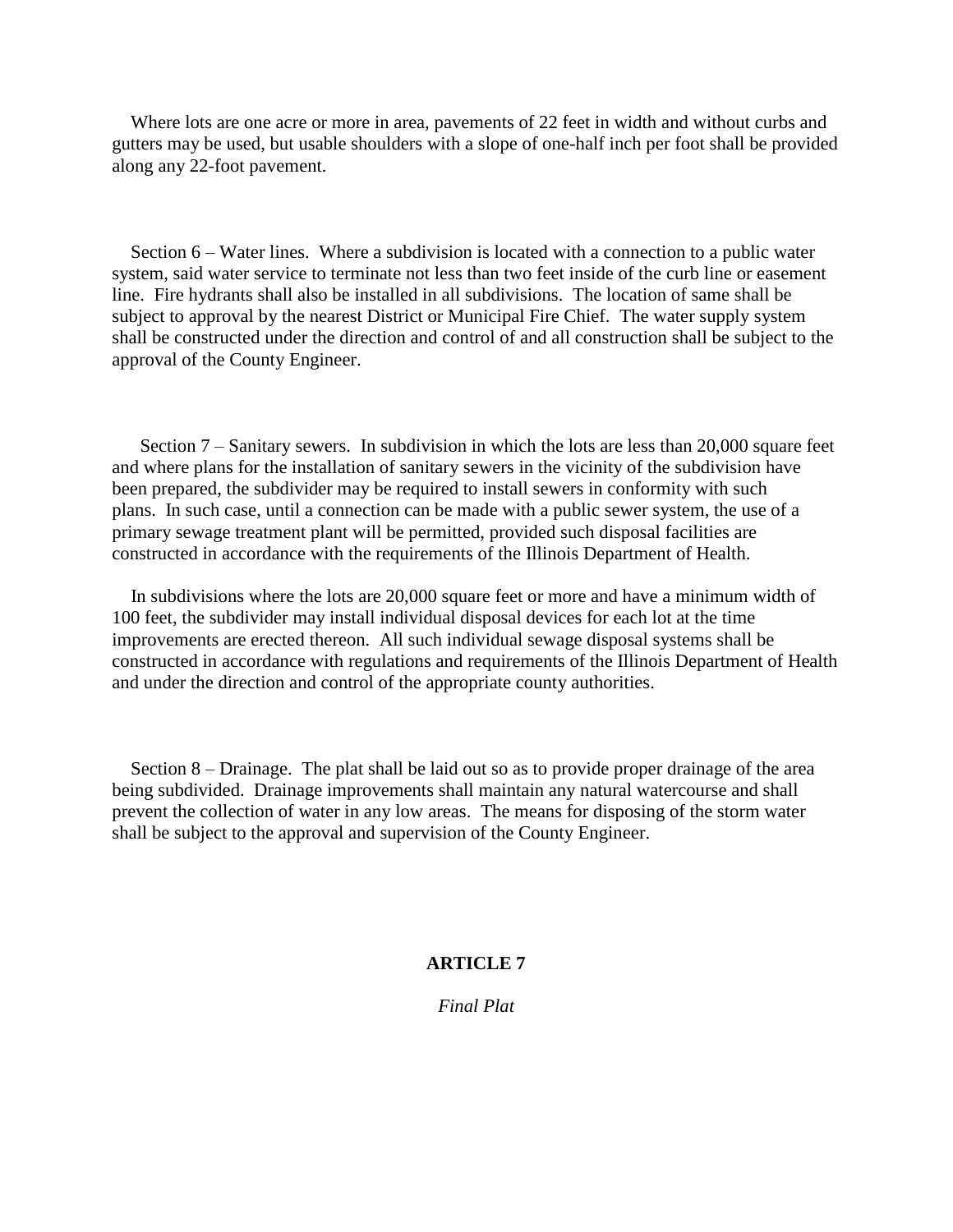Section 1 – Final plat. The final plat shall be drawn with permanent ink on tracing cloth or Mylar film, to a scale of not more than 100 feet to the inch, from an accurate survey and on one or more sheets whose dimensions shall be 22 inches by 34 inches. If more than two sheets are required, and index sheet of the same dimensions shall be filed, showing the entire subdivision on one sheet and the component areas shown on other sheets. Fee of \$1.00 per lot shall accompany final plat.

Application for final approval of a plat shall be made not later than one year after preliminary approval has been granted. The original and four prints of the final plat shall be submitted to the County Plan Commission at least one week before the meeting thereon. When the final plat conforms to the approved preliminary plat, and the requirements of ARTICLE 6 and 7 have been accomplished, certification to this effect shall be endorsed on the final plat by the Chairman of the Commission and the plat thereupon submitted to the Board for its approval or disapproval. Where the final plat does not conform to the approved preliminary plat, the Planning Commission shall submit its recommendations to the Board for approval or disapproval of the final plat. Action on the final plat shall be taken by the Board within 60 days from the date of filing the last required document or other paper or within 60 days from the date of filing application for final approval, whichever date is later, unless the applicant and the Board mutually agree to extend the 60-day period.

Section 2 – Information required. The final plat and accompanying documents shall show:

1) The boundary lines of the area being subdivided, with accurate distances and angles. The correct legal description of the property being subdivided shall be shown on the plat or on an accompanying certificate.

2) The lines of all proposed streets and alleys with their widths and names of all streets.

3) The accurate outline of any portions of the property intended to be dedicated or granted for public use.

4) The lines of all adjoining property and the lines of adjoining streets and alleys with their widths and the names of all streets.

5) All lot lines together with an identification of blocks and lots.

6) The location of all easements provided for public use, services, or utilities.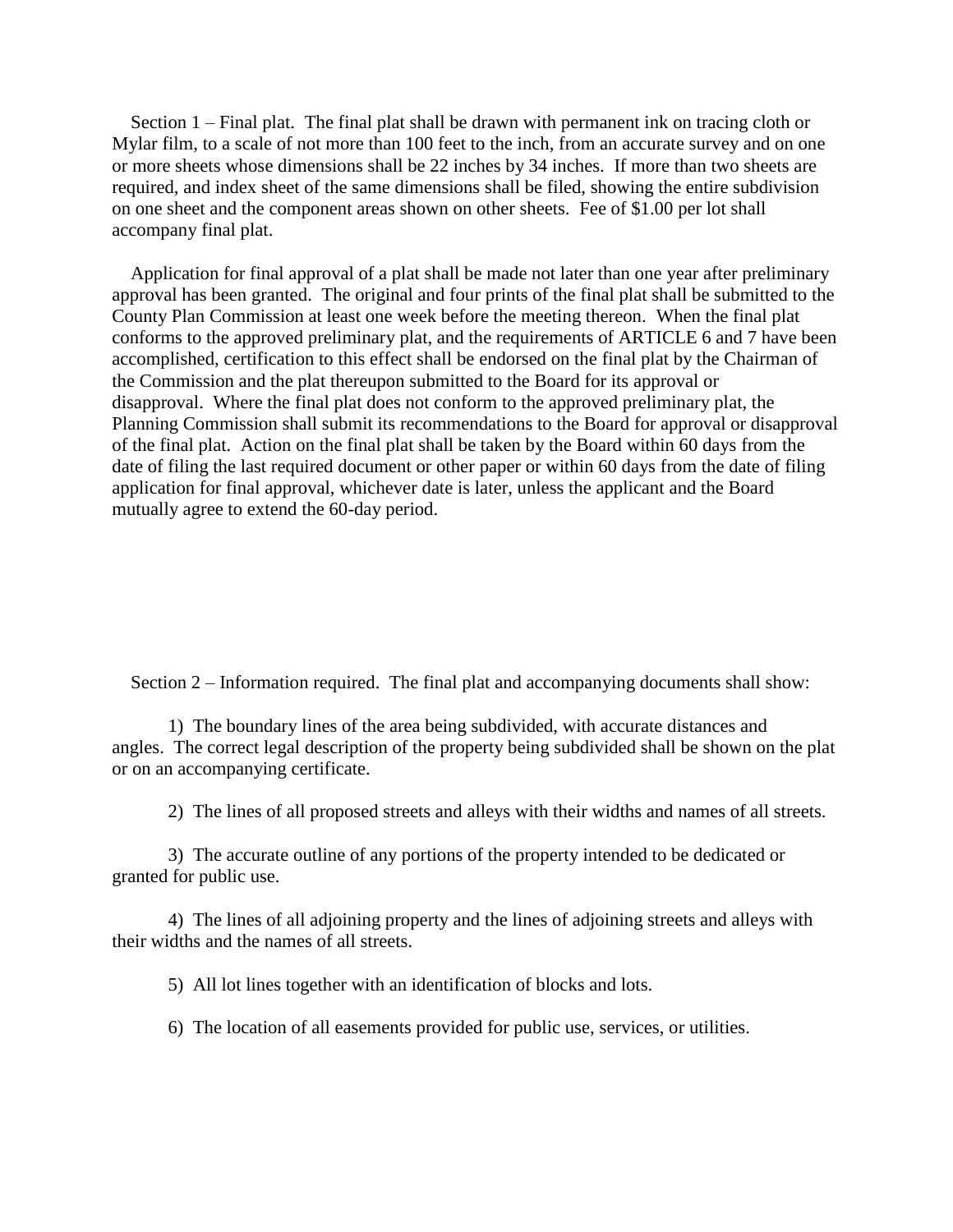7) All dimensions, both linear and angular, necessary for locating the boundaries of the subdivision, lots, streets, alleys, easements, and other areas for public or private use. Linear dimensions are to be given to the nearest 1/10th of a foot.

8) The radii, arcs, or chords, points of tangency and central angles for all curvilinear streets and radii for rounded corners.

9) The location of all survey monuments and their descriptions.

10) The name of the subdivision and the scale of the plat, North Arrow, the name of the owner or owners or subdividers.

11) The certificate of a registered Illinois land surveyor attesting to the accuracy of the survey and the correct location of all monuments shown.

12) Any private restrictions and trusteeships and their periods of existence. Should these restrictions or trusteeships be of such length as to make their lettering on the plat impracticable and thus, necessitate the preparation of a separate instrument, reference to such instrument shall be made on the plat.

13) Acknowledgment of the owner or owners to the plat and restrictions, including dedication to public use of all streets, alleys, parks, or other open spaces shown thereon and the granting of easements required.

14) A receipt of certificate showing that there are no unpaid taxes or assessments upon any part of the area within the subdivision.

15) Certification of approval by the Board for endorsement by the Board Chairman and County Clerk.

# **ARTICLE 8**

*Exceptions*

Section 1 – Modification of requirements. Whenever the tract to be subdivided is of such unusual size or shape or is surrounded by such development or unusual conditions that the strict application or the requirements contained in this Resolution would result in real difficulties or substantial hardship or injustice, the Board, after report by the Commission may vary or modify such requirements so that the subdivider may develop his property in a reasonable manner but so that at the same time, the public welfare and interests of the County are protected and the general intent and spirit of this Resolution preserved.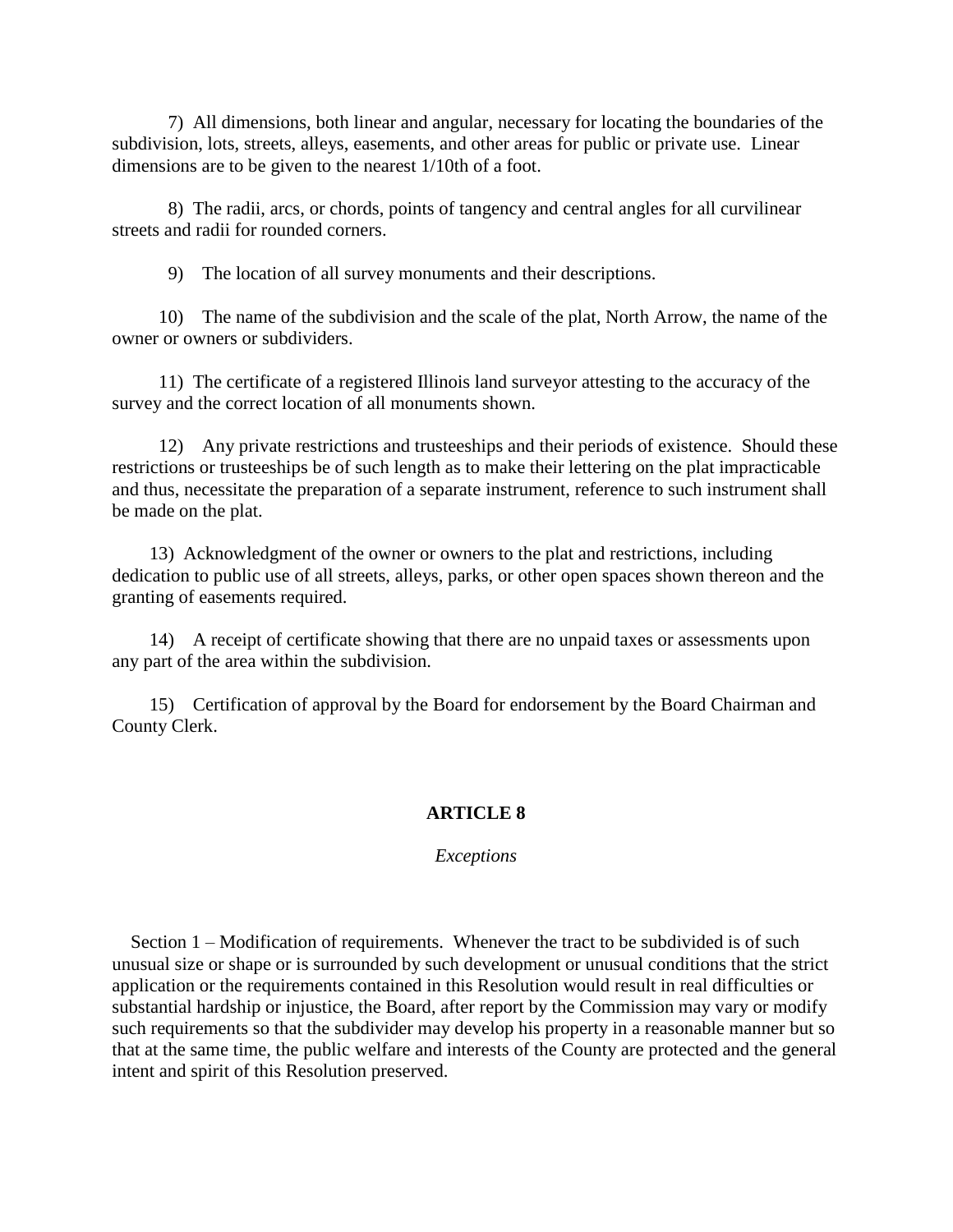## *ARTICLE 9*

*Application*

The regulations and provisions of this Resolution shall not apply to any lands within  $1\frac{1}{2}$  miles of the City limits of the City of Vandalia, Illinois, and now covered by the Subdivision Ordinance of said City of Vandalia, Illinois.

## **ARTICLE 10**

## *Validity*

If any section, subsection, sentence, clause or phrase of this Resolution is, for any reason, held to be unconstitutional or void, such decision shall not affect the validity of the remaining portions of this Resolution.

## **ARTICLE 11**

*Changes and Amendments*

Any regulations or provisions of this Resolution may be changed and amended from time to time by the Board.

# **ARTICLE 12**